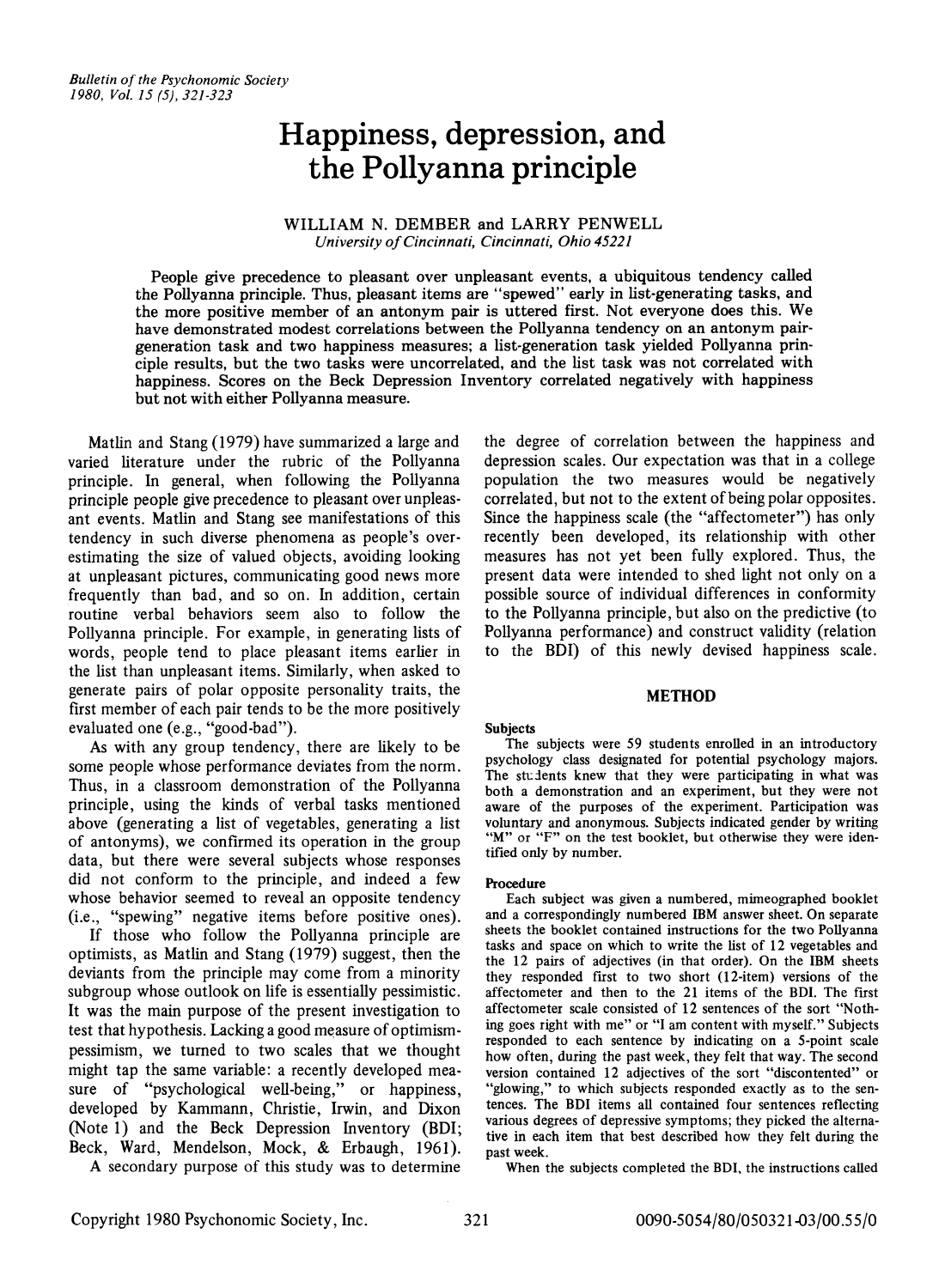for their going back to the list of vegetables and rank ordering them according to how much they liked them (with 1 the most preferred, 12 the least). Then they turned to the 12 pairs of antonyms and circled the member of each pair that was the more positive or complimentary way of describing a person.

#### Scores

Five scores were obtained from each subject: a Pollyanna score from the vegetables task (Pollyanna 1) and one from the antonyms (Pollyanna 2), two happiness scores (sentences and adjectives), and a depression score. Pollyanna 1 was obtained by summing the ranks of the first six vegetables (the smaller the score, the greater the conformity to the Pollyanna principle: chance = 39). Pollyanna 2 was the number of times the first member of each pair of antonyms was circled (chance  $= 6$ ). Happiness and depression scores were derived in a manner dictated by the nature of the scales.

## RESULTS AND DISCUSSION

Both the vegetables (mean =  $34.43$ ; t =  $5.1$ ) and the antonyms (mean =  $8.84$ ;  $t = 8.1$ ) task vielded a significant (df = 58;  $p < .001$ ) Pollyanna effect.

Table 1 gives the intercorrelations among the five scores. It is clear that: (1) Pollyanna 1 (vegetables) and Pollyanna 2 (antonyms) were not correlated, (2) Pollyanna I was not related to any of the other measures, (3) Pollyanna 2 was significantly ( $p < .005$ ), though modestly, correlated  $(r = .34)$  with both happiness measures, and (4) the two happiness measures were highly correlated  $(r = .82)$ , and both were significantly and fairly highly correlated with the BDI ( $rs = -.58$  and  $-.64$ ).

Both verbal tasks yielded results consistent with the Pollyanna principle, but scores on the two tasks were not correlated, and only Pollyanna 2 was correlated with happiness. The vegetables task may have tapped too many idiosyncratic factors to provide a good measure of individual differences in the tendency to follow the Pollyanna principle. (The variability in scores on Pollyanna 1 was sufficiently high to preclude a "restrictionof-range" interpretation of its failure to correlate with any of the other measures .)

Subjects' sense of well-being (happiness) was predictive of their conformity to one manifestation of the Pollyanna principle. Considering the utter simplicity of the Pollyanna  $2$  task, the small number of items  $(12)$ on which Pollyanna 2 scores are based , the strong group bias in the direction of the Pollyanna principle, and the brevity and simplicity of the happiness scales, the obtained correlation between Pollyanna 2 and the happiness scores, though modest in its strength, is still quite impressive.

It should be noted that when the data were analyzed separately by gender, no significant mean differences were obtained. Moreover, the correlational results for each gender match those of the whole group. The 30 male subjects did seem to generate higher correlations between Pollyanna 2 and the two happiness

Table 1 Intercorrelations (Pearson r) Among Measures of the Pollyanna Principle, Happiness, and Depression

| Measure                | Polly-<br>anna 2 | Happiness      |                 |               |
|------------------------|------------------|----------------|-----------------|---------------|
|                        |                  | Sen-<br>tences | Adjec-<br>tives | Beck          |
| Pollyanna 1            | $-.10$           | .00            | .04             | $-.09$        |
| Pollyanna 2            |                  | $.34*$         | $.34*$          | $-.19$        |
| Happiness (Sentences)  |                  |                | $.82+$          | $-.58\dagger$ |
| Happiness (Adjectives) |                  |                |                 | $-.64\dagger$ |

 $*$ *p* < *.005 (df* = 57).  $tp$  < *.001 (df* = 57).

scales ( $rs = .38$  and .55) than did the 29 females ( $rs =$ .31 and .23), but the differences were not statistically significant.

Finally, with regard to the relation between happiness as measured by the affectometer and depression as measured by the BDI, the data show that for this sample of college students, the two were highly correlated but were not polar opposites; indeed, the BDI did not and the happiness measures did correlate with Pollyanna 2. Clearly, the happiness scales measure something in addition to depression.

Since the present study was completed, we have become aware of two sets of evidence consistent with our own. First, Kammann (Note 2) reports correlations in the low 70s between long versions of the affectometer and the BDI. Second, Matlin and Gawron (in press), in a study more ambitious than ours, collected data on several Pollyanna tasks as well as on various personality measures, including happiness and optimism. Interestingly enough, although most of the tasks yielded Pollyanna outcomes, they were not intercorrelated. Moreover, several of the Pollyanna tasks were significantly correlated with self-reported ratings of happiness and optimism, but the correlation coefficients were only in the high teens-quite a bit lower than our values.

In short, the pattern of our results is generally consistent with what others have found using somewhat different measures and different subject populations. One thing that clearly is needed for future research is a more homogeneous set of Pollyanna tasks. It would also be desirable to develop a psychometrically sophisticated measure of optimism, perhaps modeled after the affectometer. In the meantime, if one is looking for a brief, intrinsically interesting, nonobvious, easily implemented, and Virtually guaranteed-to-work classroom project, we can highly recommend use of the Pollyanna tasks for demonstrating either group tendencies or correlates of individual differences in affective state.

#### REFERENCE NOTES

1. Kammann, R., Christie, D., Irwin, R., & Dixon, G. *The affectometer: An inventory ojsubjective well-being.* Unpublished manuscript, University of Otago, Dunedin, NewZealand.